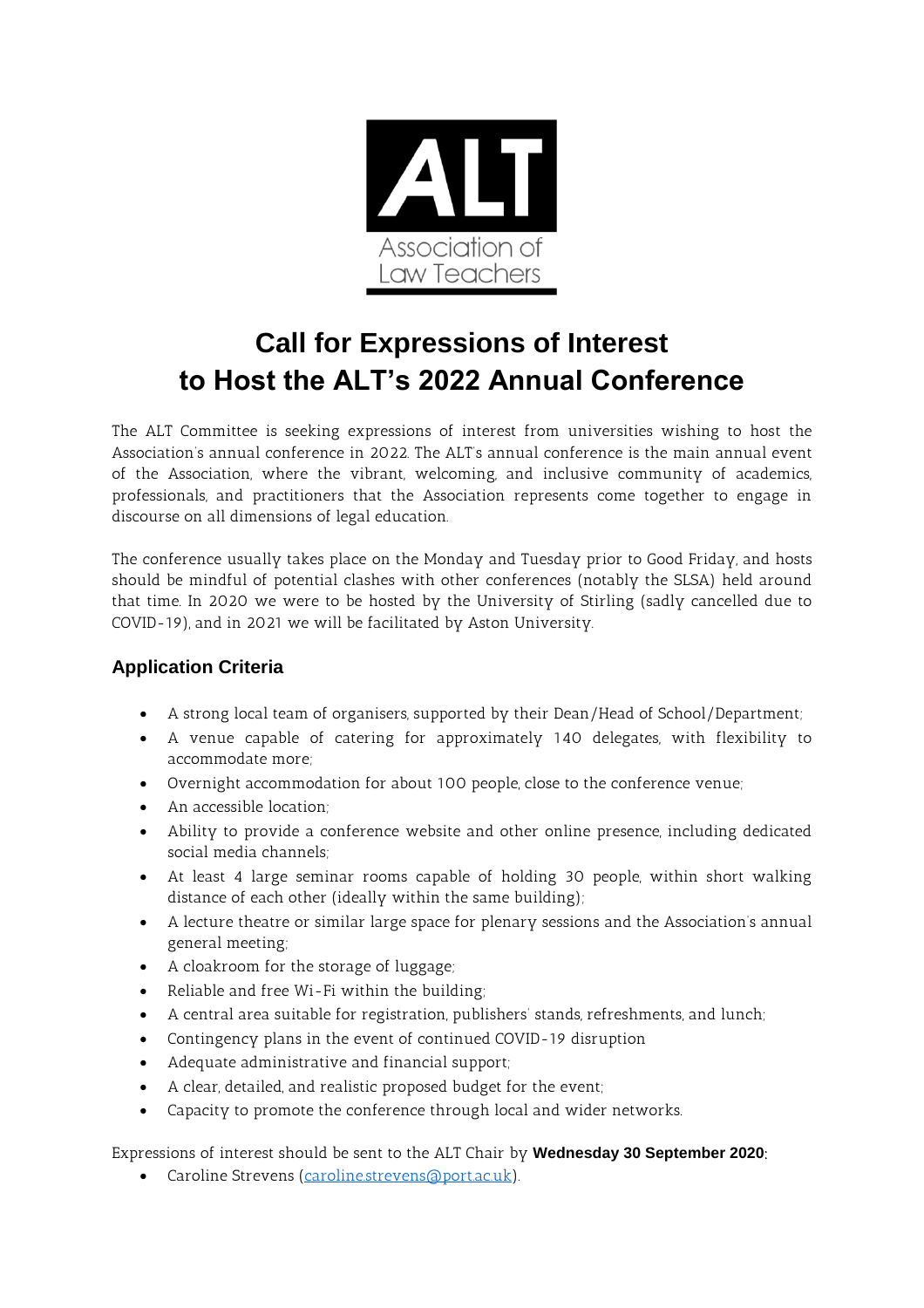# **Tender Template**

The above criteria must be addressed by all tenders. The following structure and headings should be adhered to in order to ensure that all points are clearly addressed and the Committee can make meaningful comparison between applicants:

- 1. The Conference Team
- 2. The Conference Location
- 3. Event Details
- 4. Venue Details
- 5. Social Event Venues
- 6. Accommodation
- 7. Support Services and Marketing
- 8. Indicative Budget

Please address the following items under each heading.

# **1. The Conference Team**

- A message of support from the institutional management.
- A clear indication of the conference steering committee with an indication of the skills and experience that each person brings to the team.

#### **2. The Conference Location**

- An overview of the conference site, city, and region.
- A guide to transport links/accessibility.
- Details of any transport to get people from venues/social events, as needed.

#### **3. Event Details**

- Your proposed dates. Please keep in mind the usual timing of the conference which our members are familiar with and the need to avoid clashes with e.g. the SLSA conference. We will consider proposals for alternative dates if a rationale for changing the 'slot' is provided
- Numbers allocated (as an overview) for accommodation, social events, and event spaces.
- A complete and viable contingency plan for both a blended and a fully virtual conference, in the event of continued COVID-19 disruption;

#### **4. Venue Details**

- The conference venue space options/configurations and capacities.
- Details of the venue refreshments (tea/coffee, lunches, etc).
- A campus/site map, clearly showing the location of venues.
- Note that photographic illustrations would be beneficial, although are not required.